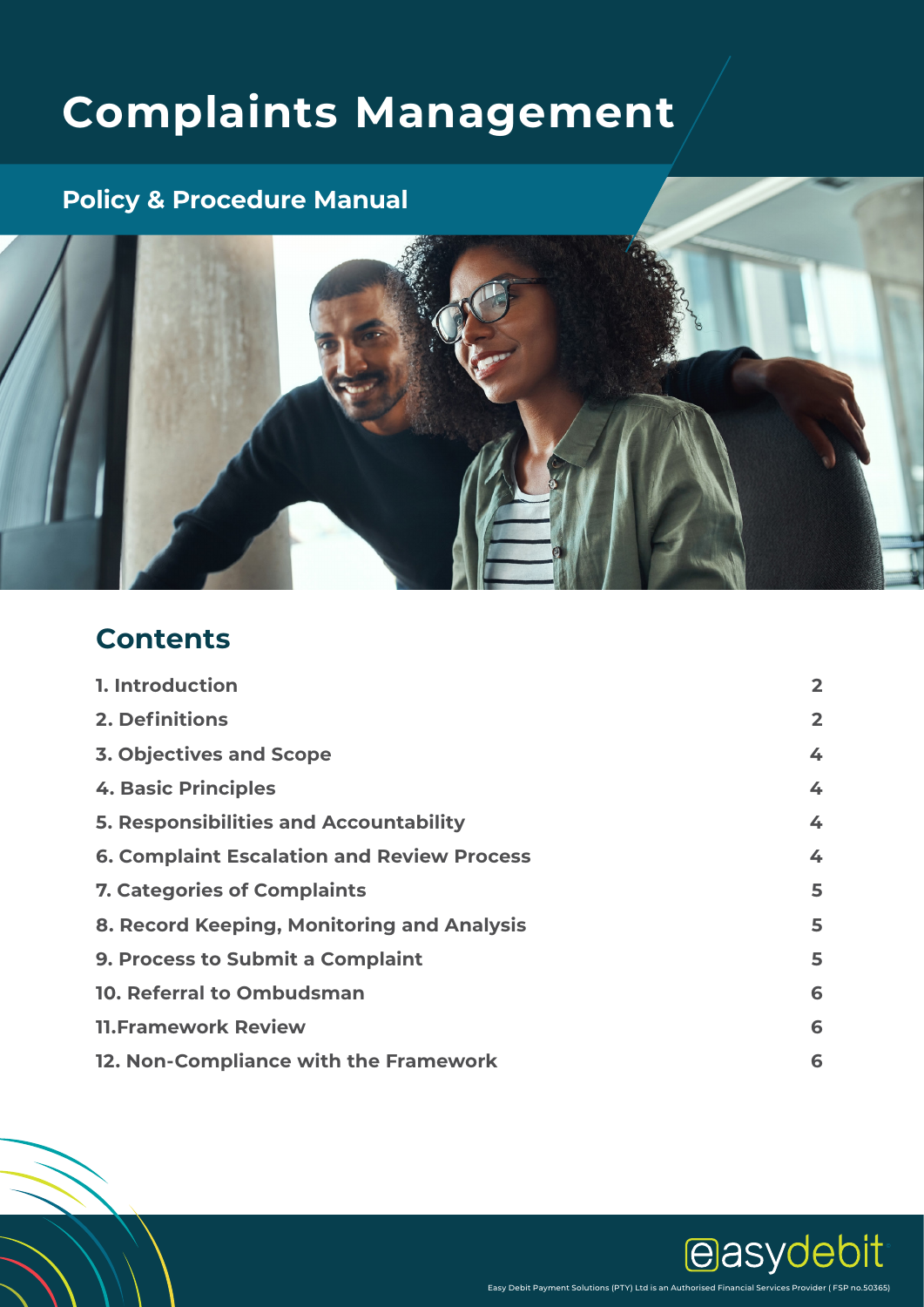**1. Introduction** 

Easy Debit Payment Solutions (Pty) Ltd "Easy Debit" has established a "framework" for both the management of complaints that seeks to comply with the amendments to the General Code of Conduct published in General Notice 706 of 2020 and the provisions of the Financial Advice and Intermediary Act 2002 "FAIS" on the management of complaints in order to ensure that complaints are resolved effectively and that our clients are treated fairly.

In the spirit of promoting the highest standards of professional and ethical behaviour, as well as upholding the principles of treating customer fairly, this framework was adopted by Easy Debit management, who resolved that each overseeing individual or manager, sales/service consultant and staff member of Easy Debit should comply with the requirements of this framework.

#### **Easy Debit has established and maintains a system for complaint management that:**

- is proportionate to the nature, scale and complexity of the business and risks;
- is appropriate for the business model, policies, services and to our clients;
- enables Complaints to be considered after taking reasonable steps to gather and investigate all relevant information and circumstances, with due regard to the fair treatment of Clients; anddoes not impose unreasonable barriers to Clients.

# **2. Definitions**

2.1. "Client query" means a request to the provider or the provider`s service supplier by or on behalf of a client, for information regarding the provider`s financial products, financial services or related processes, or to carry out a transaction or action in relation to any such product or services;

2.2. "Client" means a person who submits a complaint and includes a:

- (a) Client
- (b) Person nominated as the person in respect of whom a product supplier should meet financial product benefits or that person`s successor in title;
- (c) Person whose life is insured under a financial product that is an insurance framework
- (d) Person that pays a premium or an investment amount in respect of a financial product;
- (e) Member;
- (f) Person whose dissatisfaction relates to the approach, solicitation marketing or advertising material or an advertisement in respect of a financial product, financial service or related service of the provider, who has a direct interest in the agreement, financial product or financial service to which the complaint relates, or a person acting on behalf of a person referred to in (a) to (f);

2.3. "Compliant" means an expression of dissatisfaction by a person to a provider or, to the knowledge of the provider, to the provider's service supplier relating to a financial product or financial services provided or offered by that provider which indicates or alleges, regardless of whether such an expression of dissatisfaction is submitted together with or in relation to a client query, that:

- (a) the provider or its service supplier has contravened or failed to comply with an agreement, a law, a rule, or a code of conduct which is binding on the provider or to which it subscribes;
- (b) the provider or its service supplier's maladministration or wilful or negligent action or failure to act, has caused the person harm, prejudice, distress or substantial inconvenience; or
- (c) the provider or its service provider has treated the person unfairly;

2.4. "Compensation payment" means a payment, whether in monetary form or in the form of a benefit or service, by or on behalf of a provider to a client to compensate the client for a proven or estimated financial loss incurred as a result of the provider or employer's contravention, non-compliance, action, failure to act, or unfair treatment forming the basis of the complaint, where the provider accepts liability for having caused the loss concerned; but excludes any:

Easy Debit Payment Solutions (PTY) Ltd is an Authorised Financial Services Provider ( FSP no.50365)

(a) goodwill payment



**Page 2**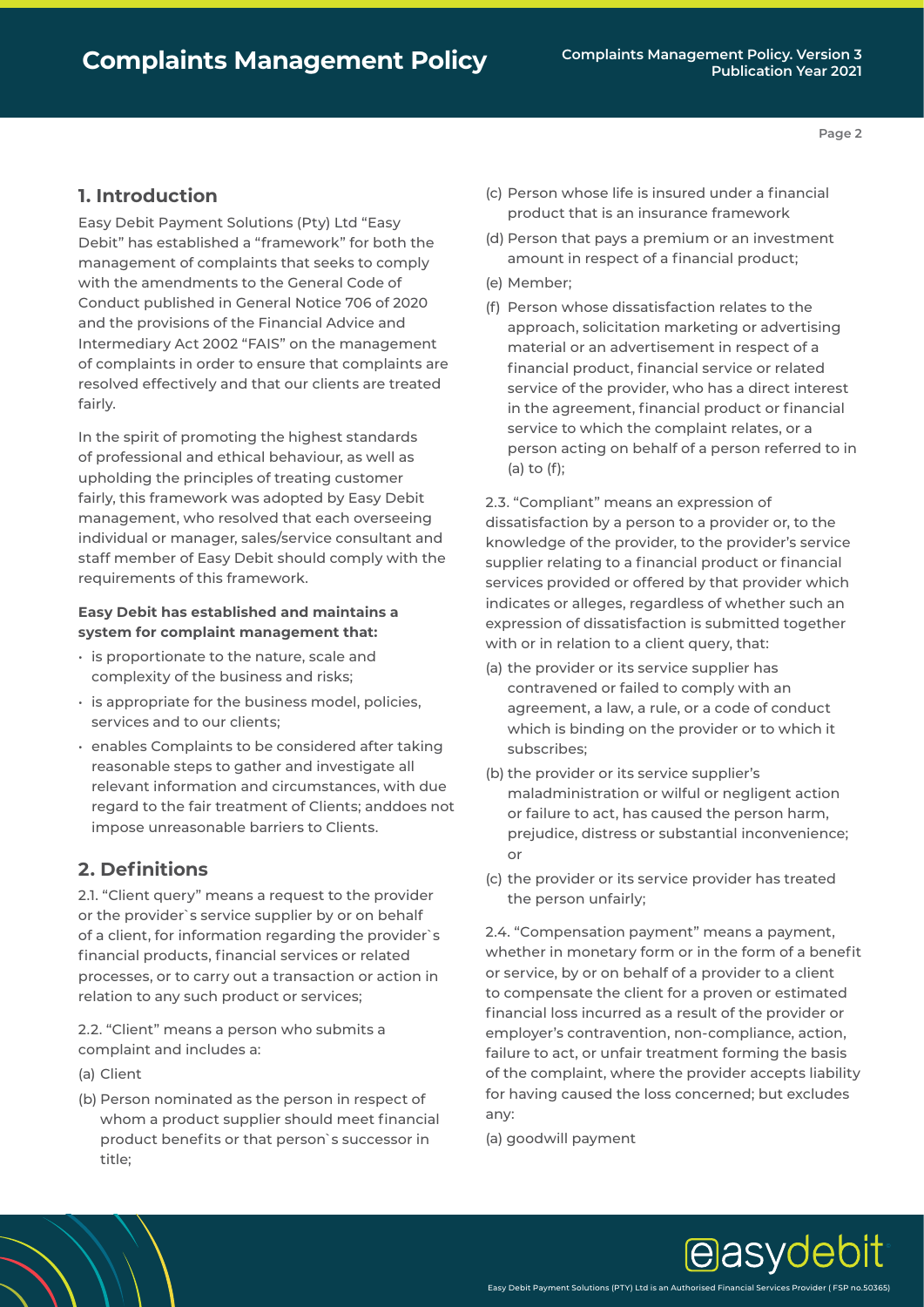# **Complaints Management Policy Complaints Management Policy. Version 3**

**Page 3**

- (b) payment contractually due to the client in terms of the financial product or financial service concerned; or
- (c) refund of an amount paid by or on behalf of the client to the provider where such payment was not contractually due; and includes any interest on late payment of any amount referred to in (b) or (c);

2.5. "Framework" means this Complaints Management Framework.

2.6. "Goodwill payment" means a payment, whether in monetary form or in the form of a benefit or service, by or on behalf of a provider to a client as an expression of goodwill aimed at resolving a complaint, where the provider does not accept liability for any financial loss to the client as a result of the matter complained about;

2.7. "Internal complaint resolution system and procedures" in relation to an FSP and a client, means the system and procedures established and maintained by the FSP in accordance with the General Code of Conduct for the resolution of complaints by clients;

2.8. "Member" in relation to a complaint means a member of a:

- (a) Pension fund as defined in section 1(1) of the pension Funds Act, 1956
- (b) Friendly society as defined in section 1(1) of the friendly societies Act, 1956
- (c) Medical scheme as defined in section 1(1) of the Medical Scheme Act, 1998; or
- (d) Group scheme as contemplated in the Framework Protection Rules made under section 62 of the Long-term Insurance Act, 1998, and section 55 of the Short-term Insurance Act,1998;

2.9. "Ombud" means the Ombud for Financial Services Providers, commonly referred to as the FAIS Ombud, referred to in section 20(2) of the FAIS Act;

2.10. "OSTI" refers to the Ombudsman for Short Term Insurance;

2.11. "Rejected" in relation to a complaint means that a complaint has not been upheld and the

provider regards the complaint as finalised after advising the client that it does not intend to take any further action to resolve the complaint and includes complaints regarded by the provider as unjustified or invalid, or where the client does not accept or respond to the provider's proposals to resolve the complaint;

2.12. "Reportable complaint" means any complaint other than a complaint that has been:

- (a) Upheld immediately by the person who initially received the complaint;
- (b) Upheld within the provider`s ordinary processes for handling client queries in relation to the type of financial product or financial service complained about, provided that such process does not take more than five business days from the date complaint is received; or
- (c) Submitted to or brought to the attention of the provider in such a manner that the provider does not have a reasonable opportunity to record such details of the complaint as may be prescribed in relation to reportable complaint;

2.13. "Resolution" or "internal resolution" in relation to a complaint and an FSP means the process of resolving of a complaint through and in accordance with the internal complaint resolution system and procedures of the provider;

2.14. "Rules" means the Rules on Proceedings of the Office of the Ombud for Financial Services Providers, 2002; and

2.15. "Upheld" means that a complaint has been finalised wholly or partially in favour of the client and that:

- (a) the client has explicitly accepted that the matter is fully resolved; or
- (b) it is reasonable for the provider to assume that the client has so accepted; and
- (c) all undertakings made by the provider to resolve the complaint have been met or the client has explicitly indicated its satisfaction with any arrangements to ensure such undertakings will be met by the provider within a time accepted to the client.

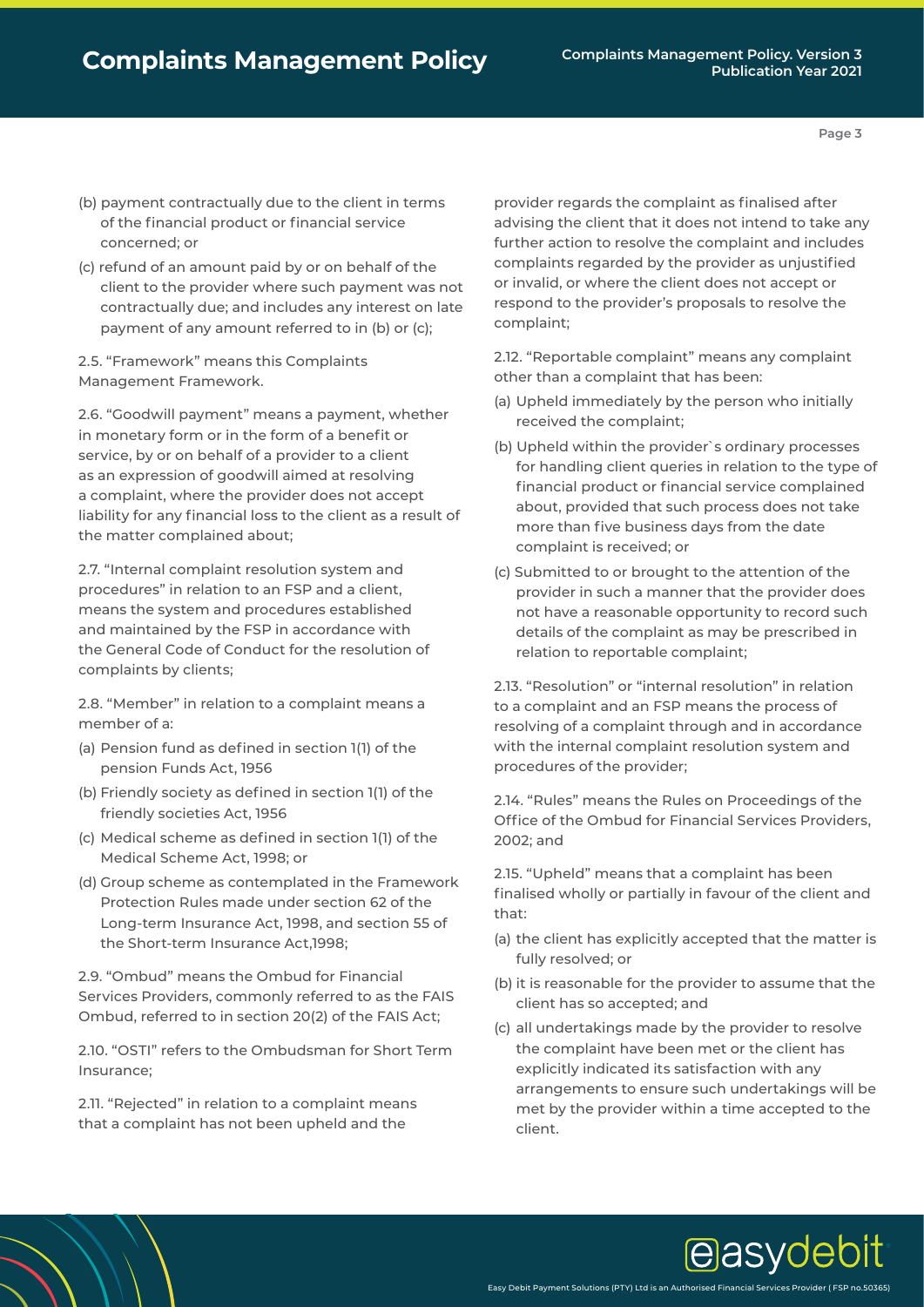# **Complaints Management Policy Complaints Management Policy. Version 3**

**Page 4**

# **3. Objectives and Scope**

#### **3.1. Objectives**

The objective of this framework is to govern and guide Easy Debit and its employees to achieve rational outcomes when managing complaints in accordance with the FAIS Act and to:

- align the actions of the employees of Easy Debit with the prescriptions of the law as regulated by the Financial Sector Conduct Authority ("FSCA")
- ensure that clients are provided with the best possible support for complaint resolution and;
- ensure that Complaints are resolved in a timeous manner.

#### **3.2. Scope**

All Easy Debit employees will be governed by this framework and the aim of this framework is to provide principles to guide the handling of complaints and to affirm the procedures needed for the complaint management process.

# **4. Basic Principles**

Easy Debit is committed to maintain an internal complaint resolution system and procedures based on the following principles:

- (a) Maintenance of a comprehensive complaints framework that outlines the Easy Debit's commitment to and system and procedures for internal resolution of complaints;
- (b) Transparency and visibility, ensuring that clients have full knowledge of the procedures for resolution of their complaints;
- (c) Accessibility of facilities, ensuring the existence of easy access to such procedures at the office of Easy Debit open to clients, or through ancillary postal, fax, telephone or electronic helpdesk support; and
- (d) Fairness, ensuring that a resolution of a complaint can during and by means of the resolution process be affected which is fair to both clients and Easy Debit and its staff.

# **5. Responsibilities and Accountability**

The Directors of Easy Debit has delegated responsibility and accountable for the implementing and management of this framework to the:

- Operations Manager;
- Key Individual "KI"; and
- Internal Compliance Officer.

The operations manager and KI will approve and oversee the implementation of the framework and ensure that adequate resources are allocated to the handling of complaints and that any individuals who deal with complaints are:

- adequately trained, appropriately qualified and experienced in complaints handling;
- not be subject to a conflict of interest; and
- be adequately empowered to make impartial decisions or recommendations.

Together with the internal compliance officer, the operations manager is responsible for ensuring that all complaints lodged are handled in accordance with this framework.

### **6. Complaints Escalation and Review Process**

The internal complaint review and escalation process is delegated to the Operations Manager, the KI and Internal Compliance Officer, and any queries concerning the process must be addressed to the same.

Whenever a client is not satisfied with the outcome of a complaint, the clients have the right to have the decision reviewed by the operations manager, the KI and/or internal compliance officer who has the requisite skills, knowledge, experience, seniority and authority to deal with the review or escalation process.

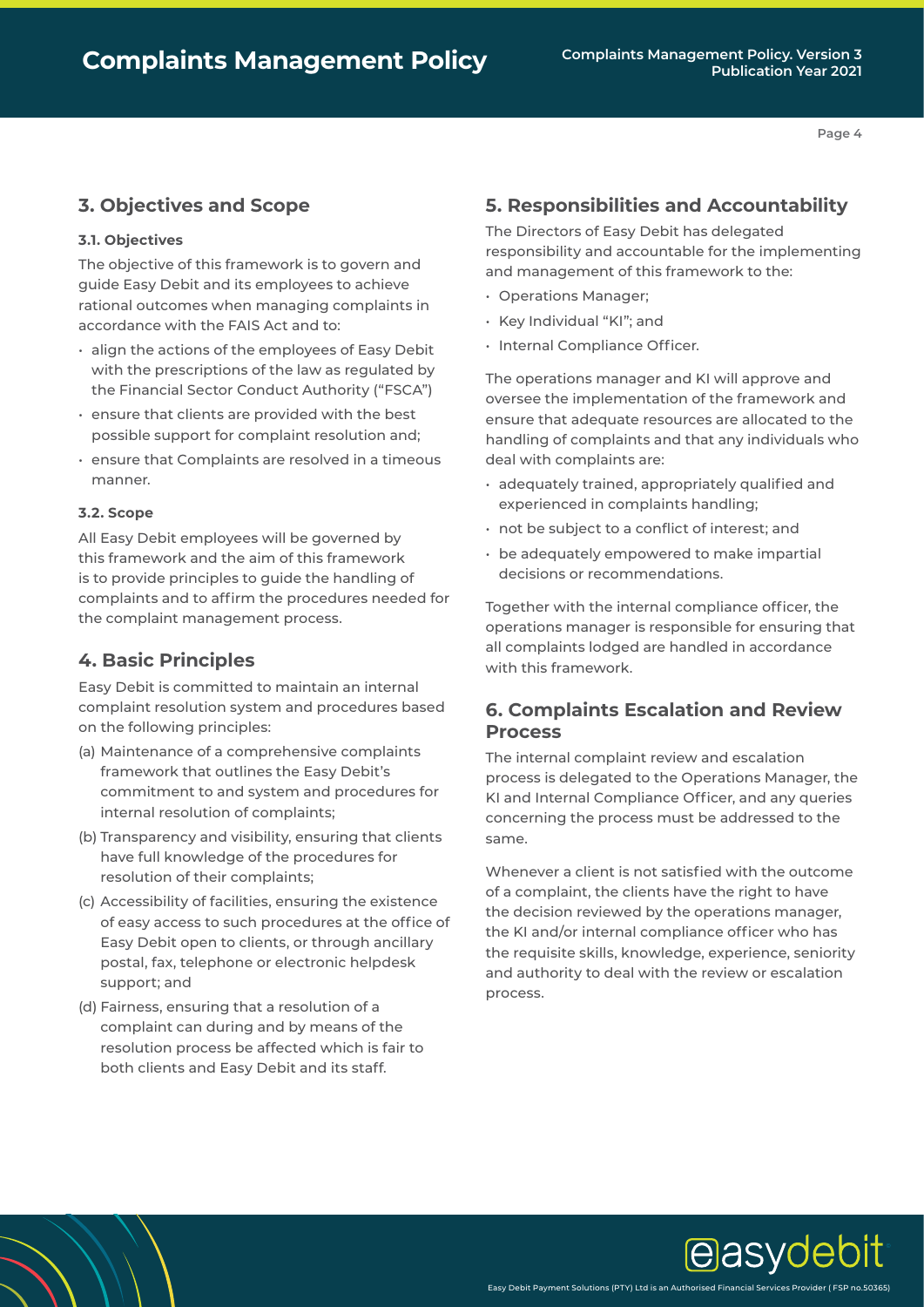# **7. Categories of Complaints**

Reportable complaints are categorised as being general and those that are in line with the outcomes of the TCF. The categorisation of complaints is listed below:

#### **General complaints categories:**

- Communication
- Operational
- Product performance

#### **TCF related categories:**

- Design of products and services
- Information provided to clients
- Advice
- Products or service performance
- Service to clients
- Product accessibility
- Complaints handling

## **8. Record Keeping, Monitoring and Analysis**

Easy Debit will ensure that complaints are recorded accurately and efficiently. In an ongoing basis, Easy Debit will maintain the following details on reportable complaints:

- received, upheld, outstanding / rejected (and reasons for the rejection);
- escalated to the internal complaint's escalation process; and
- referred to an Ombud and their outcome.

Information on complaints will be scrutinised on an ongoing basis. In order to monitor the risk of conduct and the efficacy of the complaint process; trends, risks and remedial actions will be considered.

Easy Debit undertakes to maintain for a period of five (5) years, a record of the complaints received along with an indication of whether or not such complaints have been resolved.

### **9. Process to Submit a Complaint**

#### **9.1. Lodging of Complaints**

Any client who feels that he/she has been prejudiced in any way by Easy Debit or its employees may

submit their complaints via any of the following channels along with relevant supporting documentation:

**Website:** https://www.easydebit.co.za/contact-us.

**Email:** compliants@easydebit.co.za

**Telephone:** 011 866 0000

Postal: 13 Padstow St, Raceview, Alberton, 1449.

#### **Procedure**

- i. All complaints must be submitted in writing and must include all relevant information and copies of relevant documentation.
- ii. All complaints will be entered into our formal complaints register within 24hrs of receipt.
- iii. We will promptly acknowledge, in writing, to the client receipt of such complaint within 48hrs and furnish the client with details of the contact person who will be involved with the investigation and resolution of the complaint.

#### **9.2 Resolution of complaints**

- i. All complaints will be handled in a timely and equitable manner, with each complaint receiving sufficient consideration in a properly and efficiently managed process.
- ii. Non-routine serious complaints will be handled by senior staff with requisite skills, knowledge, experience, seniority and authority to resolve the matter as soon as possible.
- iii. Easy Debit undertakes to inform the client of the outcome of the investigation relating to the complaint within six (6) weeks of receipt of the initial written complaint.
- iv. In a circumstance where the complaint is resolved in favour of and to the satisfaction of the consumer, we ensure that the client is offered a full and appropriate degree of redress without any further delays.
- v. In a circumstance where the complaint is not resolved to the satisfaction of the client, we will ensure that the client is made aware of their rights regarding the resolution/dismissal of the complaint in order to pursue further action at the office of the Ombudsman.



Easy Debit Payment Solutions (PTY) Ltd is an Authorised Financial Services Provider ( FSP no.50365)

**Page 5**